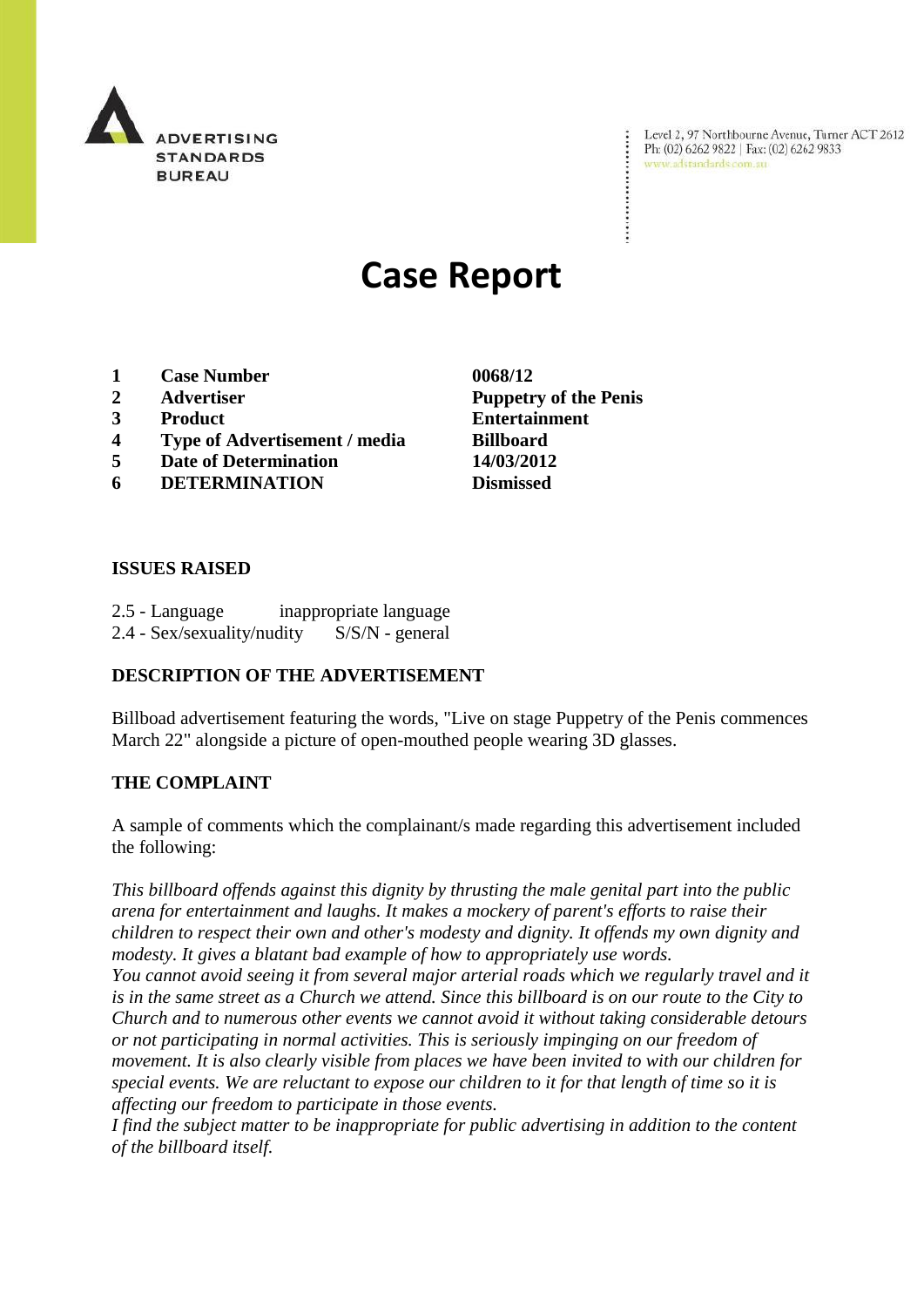#### **THE ADVERTISER'S RESPONSE**

Comments which the advertiser made in response to the complainant/s regarding this advertisement include the following:

*Response to Advertising Standards Complaint regarding Puppetry Of The Penis. I thank you for your letter informing us there has been an objection to our signage outside the 12th Night Theatre.*

*I must firstly say that I am very surprised that we have received this complaint for the first time after presenting our show for more than 12 years in Brisbane.* 

*Puppetry Of The Penis is a non-sexual comedy show that has toured over 30 countries and been performed in 4 languages. Whereas we have had objections to the show before, we have never in over a decade received a complaint about our posters or any banners. May I first state, that the banner we are using this year is actually a lot less graphic than anything we have used in the last 12 years without complaint.*

*I disagree with the complainant's argument that our advertisement is vulgar and uncivil; yet respect their right to state their case in this forum.*

*The complainant is saying that our use of the word "PENIS" is undignified, however we believe it is simply descriptive, and informs all of the type of performance that will occur inside the theatre. The word "PENIS" in this context in not vulgar but is the correct wording for the male anatomy.*

*I also take exception to the fact that the complainant sees the "I" in "PENIS" as a phallic representation. Having worked on this show for a number of years, and having carried one around for my entire life, I can tell you the "I" in our advertisement, whilst admittedly being a similar shape to a penis, fails to have any of the other characteristics of a penis such as testiculi and scrotum attached, nor a foreskin or bell top to resemble the head of a penis. The "I" does however exactly resemble an "I", which was our honest intention.*

*I do find it strange that we are being accused of lacking dignity and setting a bad example for using the correct name for the male anatomy. There are hundreds of slang names that we could have used, but we thought the correct use of the word "PENIS" was the most dignified way to brand our show. I will however admit that we are guilty as charged, of "lacking modesty".*

*Our show does make light of the male genitalia, and whereas there is not a lot of "THRUSTING" as the complainant suggests, we do hope our audiences laugh like they have never laughed before. As a father of two small children myself, I fail to see anything offensive about our signage, and if there was more than ONE person objecting to our banner, I would consider altering it, as offending people is not our objective. Liberating and entertaining is our goal.*

#### **THE DETERMINATION**

The Advertising Standards Board ("Board") considered whether this advertisement breaches Section 2 of the Advertiser Code of Ethics (the "Code").